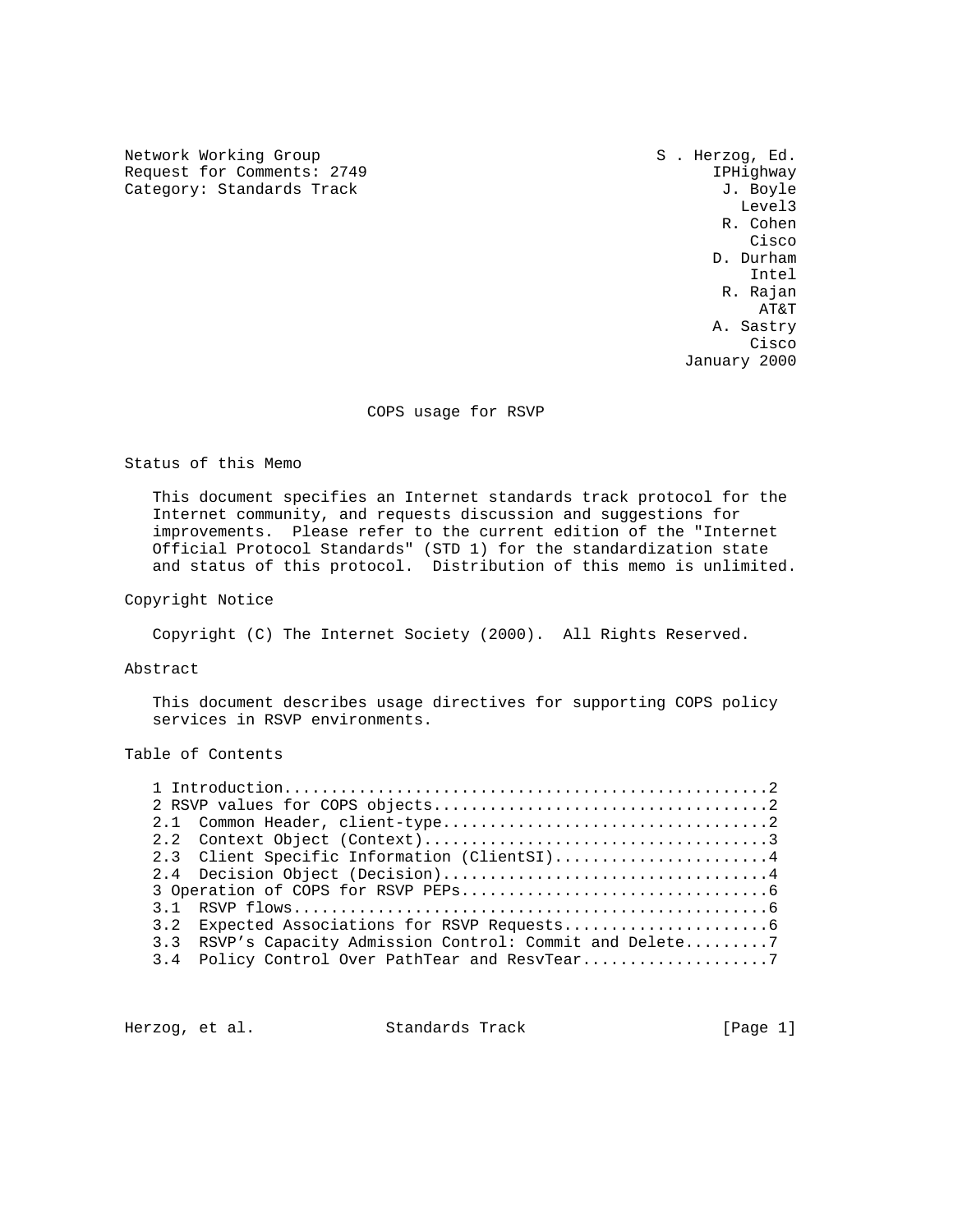| 3.6 Using Multiple Context Flags in a single query8 |
|-----------------------------------------------------|
|                                                     |
|                                                     |
|                                                     |
|                                                     |
|                                                     |
|                                                     |
| 7 Author Information and Acknowledgments15          |
|                                                     |

## 1 Introduction

 The Common Open Policy Service (COPS) protocol is a query response protocol used to exchange policy information between a network policy server and a set of clients [COPS]. COPS is being developed within the RSVP Admission Policy Working Group (RAP WG) of the IETF, primarily for use as a mechanism for providing policy-based admission control over requests for network resources [RAP].

 This document is based on and assumes prior knowledge of the RAP framework [RAP] and the basic COPS [COPS] protocol. It provides specific usage directives for using COPS in outsourcing policy control decisions by RSVP clients (PEPs) to policy servers (PDPs).

 Given the COPS protocol design, RSVP directives are mainly limited to RSVP applicability, interoperability and usage guidelines, as well as client specific examples.

2 RSVP values for COPS objects

 The usage of several COPS objects is affected when used with the RSVP client type. This section describes these objects and their usage.

2.1 Common Header, client-type

RSVP is COPS client-type 1

Herzog, et al. Standards Track [Page 2]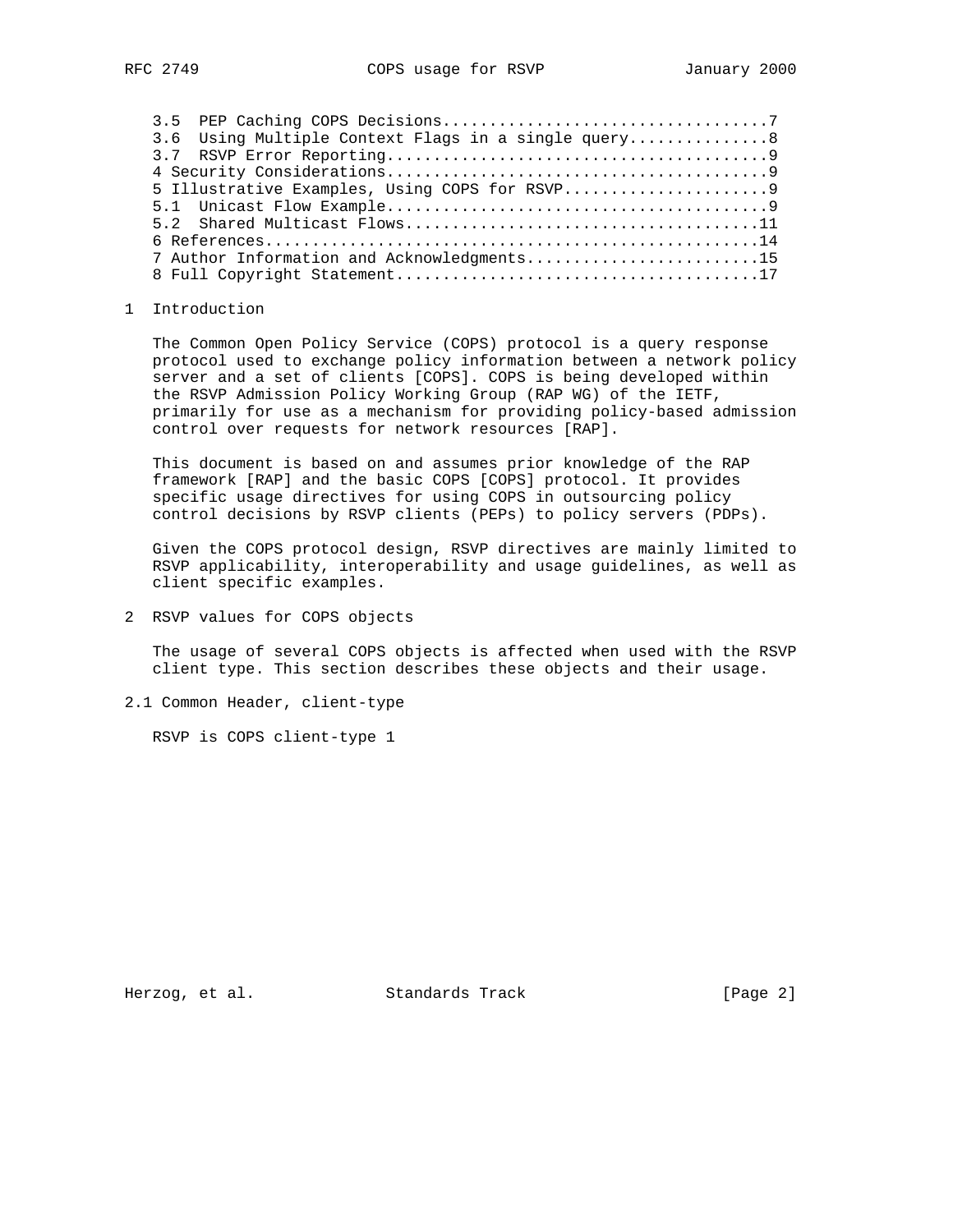## 2.2 Context Object (Context)

The semantics of the Context object for RSVP is as follows:

R-Type (Request Type Flag)

Incoming-Message request

 This context is used when the PEP receives an incoming RSVP message. The PDP may decide to accept or reject the incoming message and may also apply other decision objects to it. If the incoming message is rejected, RSVP should treat it as if it never arrived.

Resource-Allocation request

 This context is used when the PEP is about to commit local resources to an RSVP flow (admission control). This context applies to Resv messages only. The decision whether to commit local resources is made for the merge of all reservations associated with an RSVP flow (which have arrived on a particular interface, potentially from several RSVP Next-Hops).

Outgoing-Message request (forwarding an outgoing RSVP message)

 This context is used when the PEP is about to forward an outgoing RSVP message. The PDP may decide to allow or deny the outgoing message, as well as provide an outgoing policy data object.

M-Type (Message Type)

 The M-Type field in the Context Object identifies the applicable RSVP message type. M-Type values are identical to the values used in the "msg type" field in the RSVP header [RSVP].

The following RSVP message types are supported in COPS:

 Path Resv PathErr ResvErr

 Other message types such as PathTear, ResvTear, and Resv Confirm are not supported. The list of supported message types can only be extended in later versions of RSVP and/or later version of this document.

Herzog, et al. Standards Track [Page 3]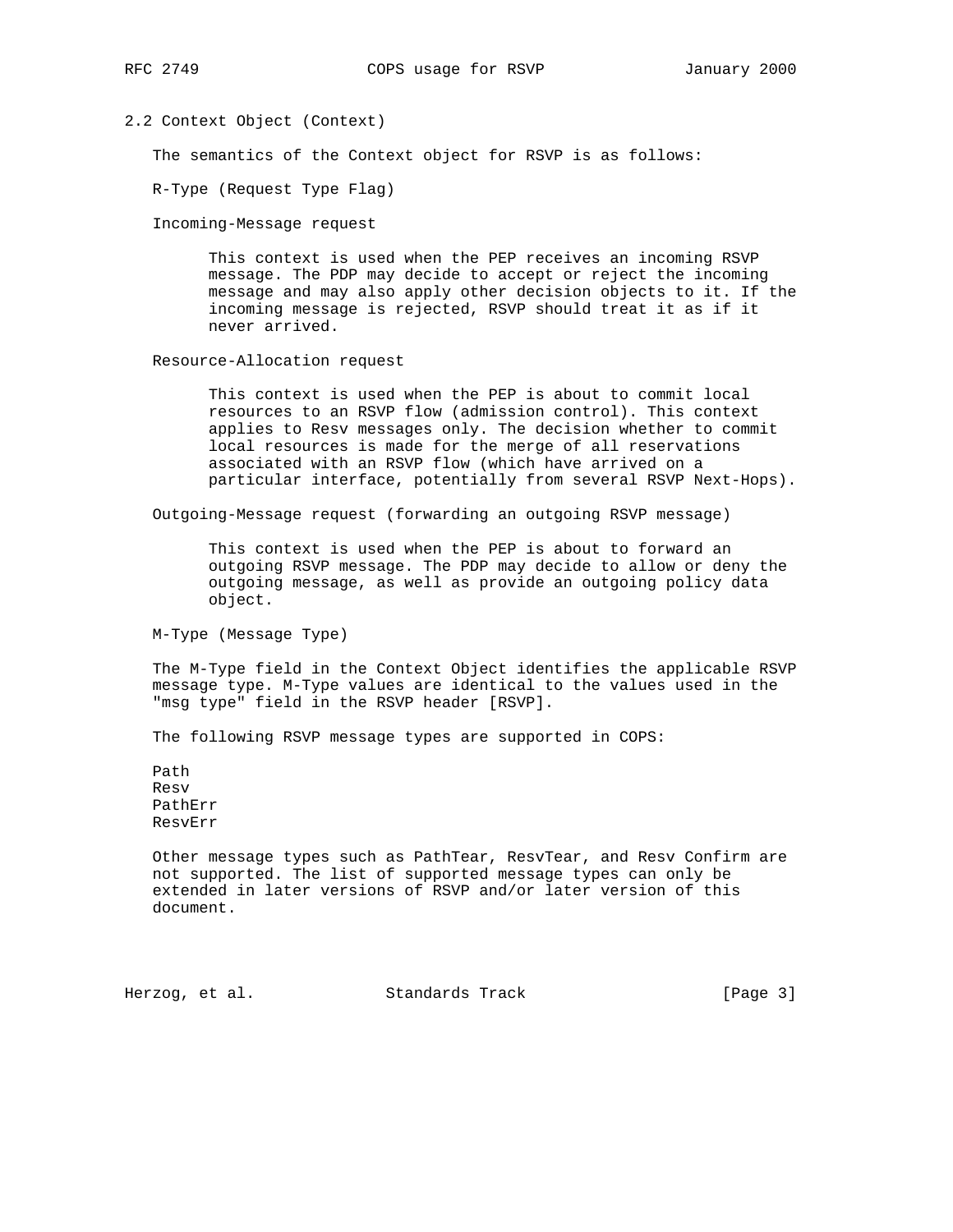# 2.3 Client Specific Information (ClientSI)

 All objects that were received in an RSVP message are encapsulated inside the Client Specific Information Object (Signaled ClientSI) sent from the PEP to the remote PDP (see Section 3.1. on multiple flows packed in a single RSVP message).

 The PEP and PDP share RSVP state, and the PDP is assumed to implement the same RSVP functional specification as the PEP. In the case where a PDP detects the absence of objects required by [RSVP] it should return an <Error> in the Decision message indicating "Mandatory client-specific info missing". If, on the other hand, the PDP detects the absence of optional RSVP objects that are needed to approve the Request against current policies, the PDP should return a negative <Decision>.

 Unlike the Incoming and Outgoing contexts, "Resource Allocation" is not always directly associated with a specific RSVP message. In a multicast session, it may represent the merging of multiple incoming reservations. Therefore, the ClientSI object should specifically contain the SESSION and STYLE objects along with the merged FLOWSPEC, FILTERSPEC list, and SCOPE object (whenever relevant).

2.4 Decision Object (Decision)

 COPS provides the PDP with flexible controls over the PEP using RSVP's response to messages. While accepting an RSVP message, PDPs may provide preemption priority, trigger warnings, replace RSVP objects, and much more, using Decision Commands, Flags, and Objects.

DECISION COMMANDS

Only two commands apply to RSVP

Install

 Positive Response: Accept/Allow/Admit an RSVP message or local resource allocation.

Remove

 Negative Response: Deny/Reject/Remove an RSVP message or local resource allocation.

Herzog, et al. Standards Track [Page 4]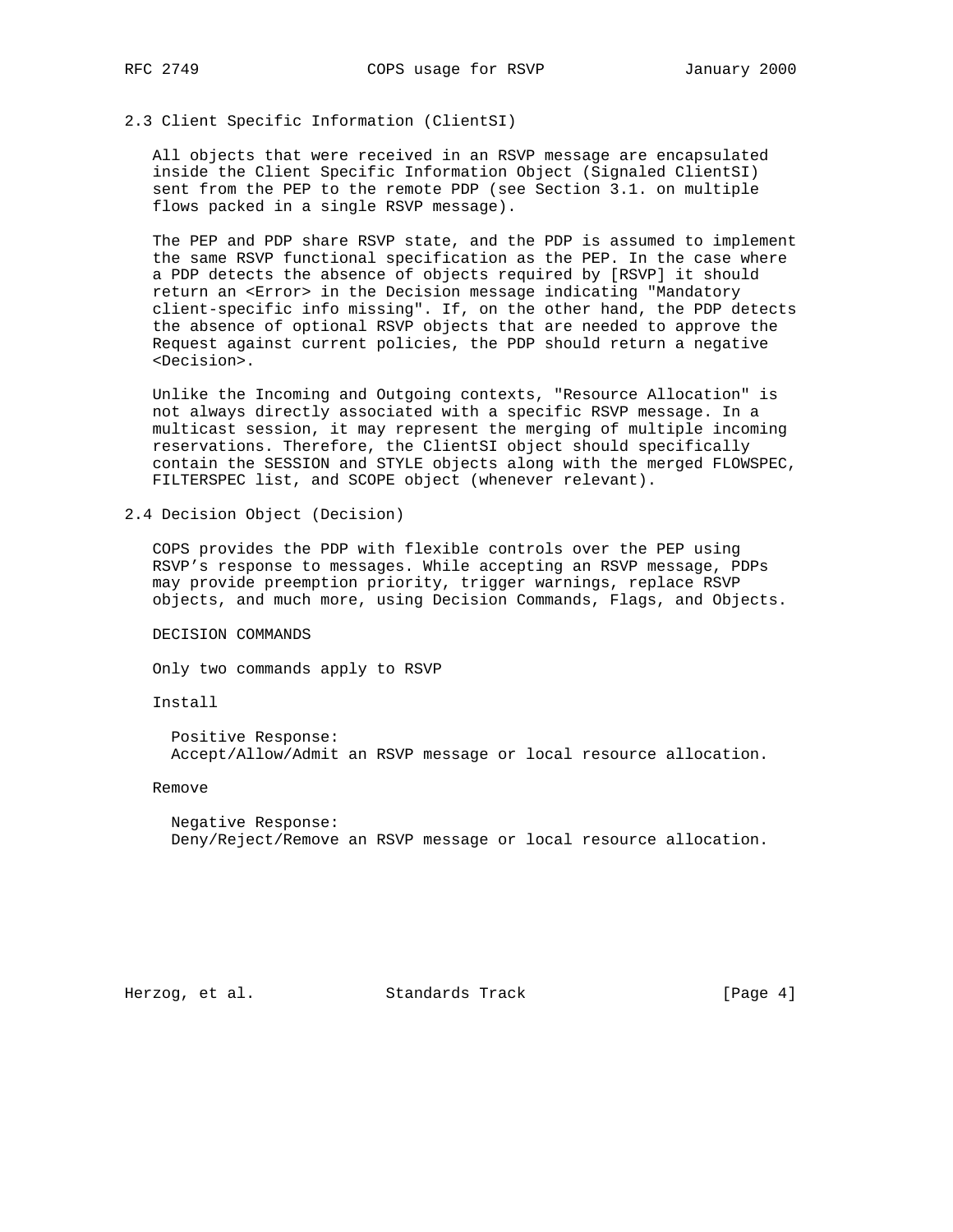DECISION FLAGS

The only decision flag that applies to RSVP:

Trigger Error

 If this flag is set, RSVP should schedule a PathErr, in response to a Path message, or a ResvErr (in response of a Resv message).

## STATELESS POLICY DATA

 This object may include one or more policy elements (as specified for the RSVP Policy Data object [RSVP-EXT]) which are assumed to be well understood by the client's LPDP. The PEP should consider these as an addition to the decision already received from the PDP (it can only add, but cannot override it).

 For example, given Policy Elements that specify a flow's preemption priority, these elements may be included in an incoming Resv message or may be provided by the PDP responding to a query.

 Stateless objects must be well understood, but not necessarily supported by all PEPs. For example, assuming a standard policy element for preemption priority, it is perfectly legitimate for some PEPs not to support such preemption and to ignore it. The PDP must be careful when using such objects. In particular, it must be prepared for these objects to be ignored by PEPs.

 Stateless Policy Data may be returned in decisions and apply individually to each of the contexts flagged in REQ messages. When applied to Incoming, it is assumed to have been received as a POLICY\_DATA object in the incoming message. When applied to Resource Allocation it is assumed to have been received on all merged incoming messages. Last, when applied to outgoing messages it is assumed to have been received in all messages contributing to the outgoing message.

### REPLACEMENT DATA

 The Replacement object may contain multiple RSVP objects to be replaced (from the original RSVP request). Typical replacement is performed on the "Forward Outgoing" request (for instance, replacing outgoing Policy Data), but is not limited, and can also be performed on other contexts (such as "Resources-Allocation Request"). In other cases, replacement of the RSVP FlowSpec object may be useful for controlling resources across a trusted zone (with policy ignorant

Herzog, et al. Standards Track [Page 5]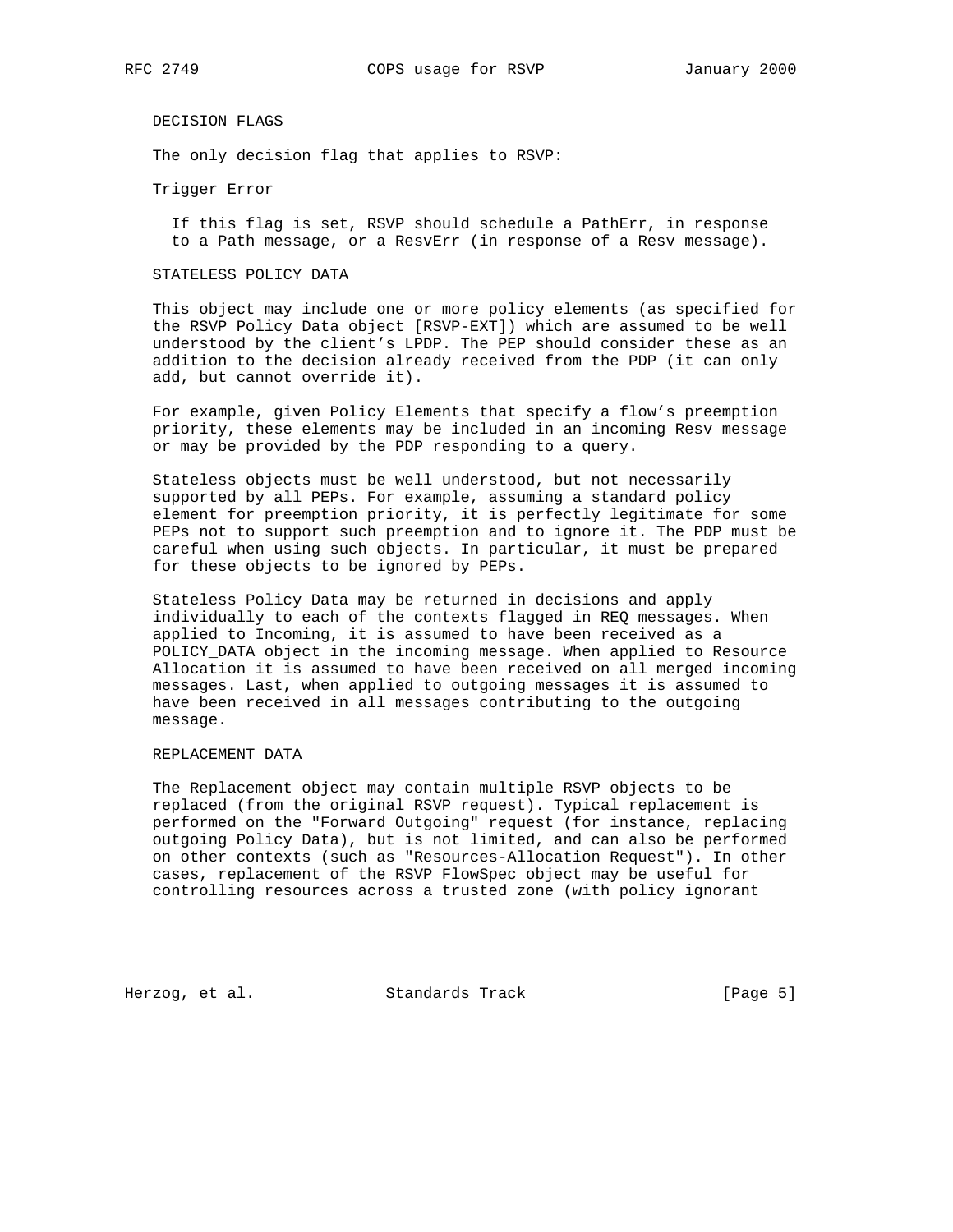nodes (PINs). Currently, RSVP clients are only required to allow replacement of three objects: POLICY\_DATA, ERROR\_SPEC, and FLOWSPEC, but could optionally support replacement of other objects.

RSVP object replacement is performed in the following manner:

 If no Replacement Data decision appears in a decision message, all signaled objects are processed as if the PDP was not there. When an object of a certain C-Num appears, it replaces ALL the instances of C-Num objects in the RSVP message. If it appears empty (with a length of 4) it simply removes all instances of C-Num objects without adding anything.

- 3 Operation of COPS for RSVP PEPs
- 3.1 RSVP flows

 Policy Control is performed per RSVP flow, which is defined by the atomic unit of an RSVP reservation (TC reservation). Reservation styles may also impact the definition of flows; a set of senders which are considered as a single flow for WF reservation are considered as a set of individual flows when FF style is used.

 Multiple FF flows may be packed into a single Resv message. A packed message must be unpacked where a separate request is issued for each of the packed flows as if they were individual RSVP messages. Each COPS Request should include the associated POLICY\_DATA objects, which are, by default, all POLICY\_DATA objects in the packed message. Sophisticated PEPs, capable of looking inside policy objects, may examine the POLICY\_DATA or SCOPE object to narrow down the list of associated flows (as an optimization).

 Please note that the rules governing Packed RSVP message apply equally to the Incoming as well as the Outgoing REQ context.

3.2 Expected Associations for RSVP Requests

 When making a policy decision, the PDP may consider both Resv as well as its matching Path state (associated state). State association is straightforward in the common unicast case since the RSVP flow includes one Path state and one Resv state. In multicast cases this correspondence may be more complicated, as the match may be many-to many. The COPS protocol assumes that the PDP is RSVP knowledgeable and capable of determining these associations based on the contents of the Client REQ message and especially the ClientSI object.

Herzog, et al. Standards Track [Page 6]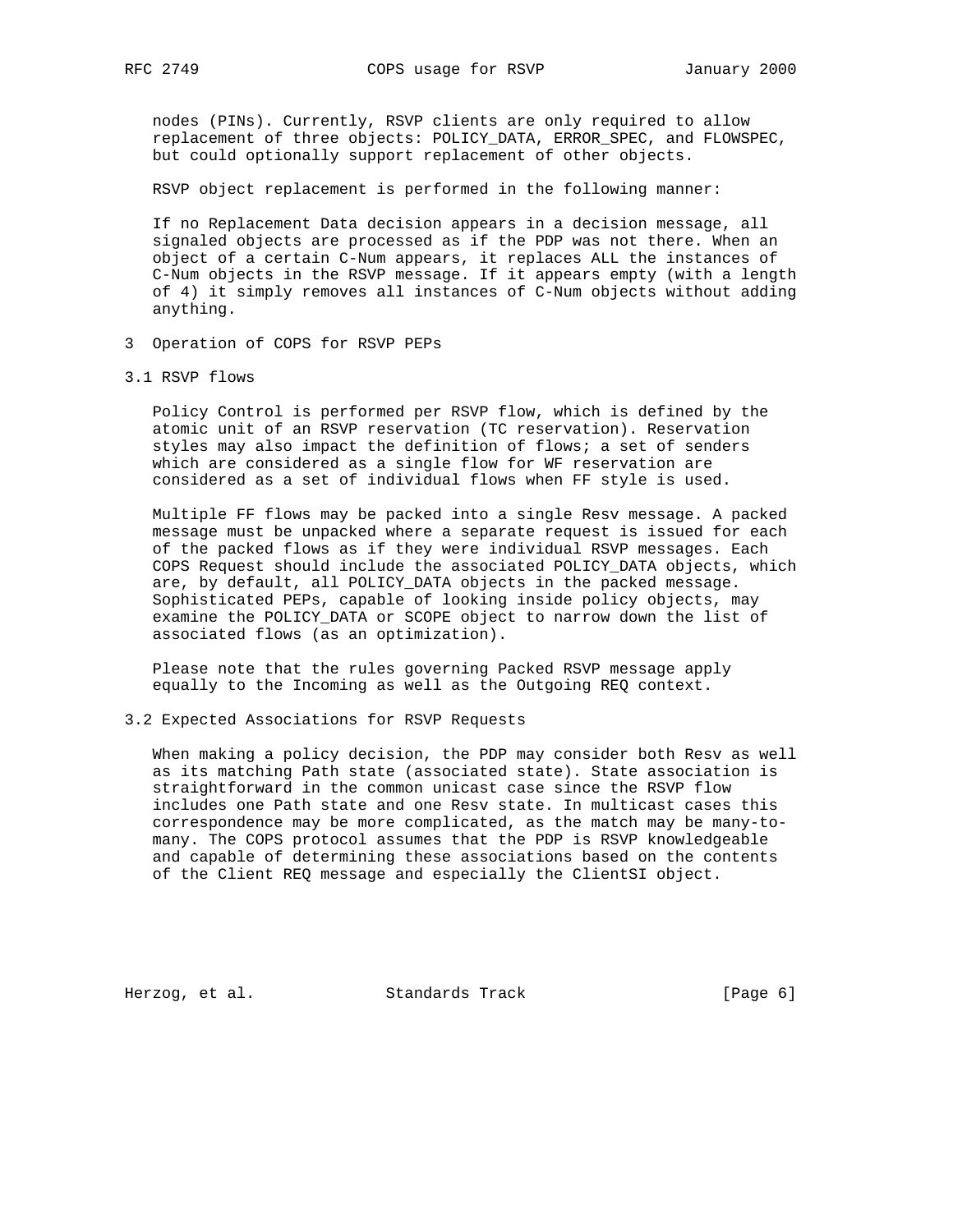For example, the PDP should be able to recognize activation and deactivation of RSVP blockade state following discrete events like the arrival of a ResvErr message (activate the blockade state) as well as the change in the outgoing Resv message.

## 3.3 RSVP's Capacity Admission Control: Commit and Delete

 In RSVP, the admission of a new reservation requires both an administrative approval (policy control) and capacity admission control. After being approved by both, and after the reservation was successfully installed, the PEP notifies the remote PDP by sending a report message specifying the Commit type. The Commit type report message signals when billing should effectively begin and performing heavier delayed operations (e.g., debiting a credit card) is permissible by the PDP.

 If, instead, a PDP approved reservation fails admission due to lack of resources, the PEP must issue a no-commit report and fold back and send an updated request to its previous state (previously installed reservation). If no state was previously installed, the PEP should issue a delete (DRQ).

3.4 Policy Control Over PathTear and ResvTear

 PathTear and ResvTear messages are not controlled by this policy architecture. This relies on two assumptions: First, that MD-5 authentication verifies that the Tear is received from the same node that sent the initial reservation, and second, that it is functionally equivalent to that node holding off refreshes for this reservation. When a ResvTear or PathTear is received at the PEP, all affected states installed on the PDP should either be deleted or updated by the PEP.

3.5 PEP Caching COPS Decisions

 Because COPS is a stateful protocol, refreshes for RSVP Path and Resv messages need not be constantly sent to the remote PDP. Once a decision has been returned for a request, the PEP can cache that decision and apply it to future refreshes. When the PEP detects a change in the corresponding Resv or Path message, it should update the PDP with the new request-state. PEPs may continue to use the cached state until receiving the PDP response. This case is very different from initial admission of a flow; given that valid credentials and authentication have already been established, the relatively long RSVP refresh period, and the short PEP-PDP response time, the tradeoff between expedient updates and attack prevention leans toward expediency. However, this is really a PEP choice, and is irrelevant to PDPs.

Herzog, et al. Standards Track [Page 7]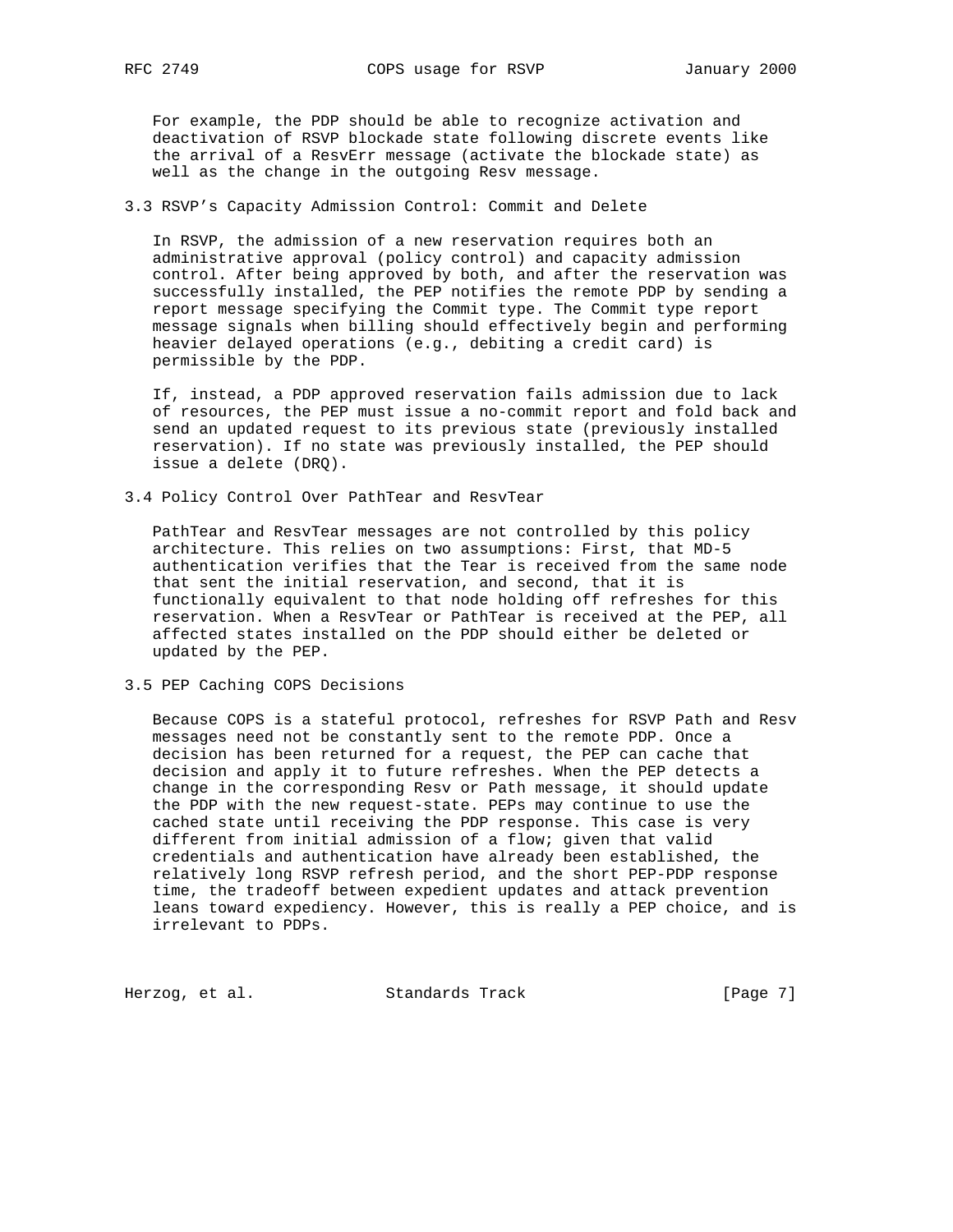If the connection is lost between the PEP and the PDP, the cached RSVP state may be retained for the RSVP timeout period to be used for previously admitted flows (but cannot be applied to new or updated state). If the connection can not be reestablished with the PDP or a backup PDP after the timeout period, the PEP is expected to purge all its cached decisions. Without applicable cached decision, the PEP must either reject the flow or resort to its LPDP (if available) for decisions.

 Once a connection is reestablished to a new (or the original) PDP the PDP may issue a SSQ request. In this case, the PEP must reissue requests that correspond to the current RSVP state (as if all the state has been updated recently). It should also include in its LPDPDecision the current (cached) decision regarding each such state.

3.6 Using Multiple Context Flags in a single query

 RSVP is a store-and-forward control protocol where messages are processed in three distinctive steps (input, resource allocation, and output). Each step requires a separate policy decision as indicated by context flags (see Section 2.2). In many cases, setting multiple context flags for bundling two or three operations together in one request may significantly optimize protocol operations.

The following rules apply for setting multiple Context flags:

 a. Multiple context flags can be set only in two generic cases, which represent a substantial portion of expected COPS transactions, and can be guaranteed not to cause ambiguity.

Unicast FF:

[Incoming + Allocation + Outgoing]

Multicast with only one Resv message received on the interface

[Incoming + Allocation]

 b. Context events are ordered by time since every message must first be processed as Incoming, then as Resource allocation and only then as Outgoing. When multiple context flags are set, all ClientSI objects included in the request are assumed to be processed according to the latest flag. This rule applies both to the request (REQ) context as well as to the decision (DEC) context.

Herzog, et al. Standards Track [Page 8]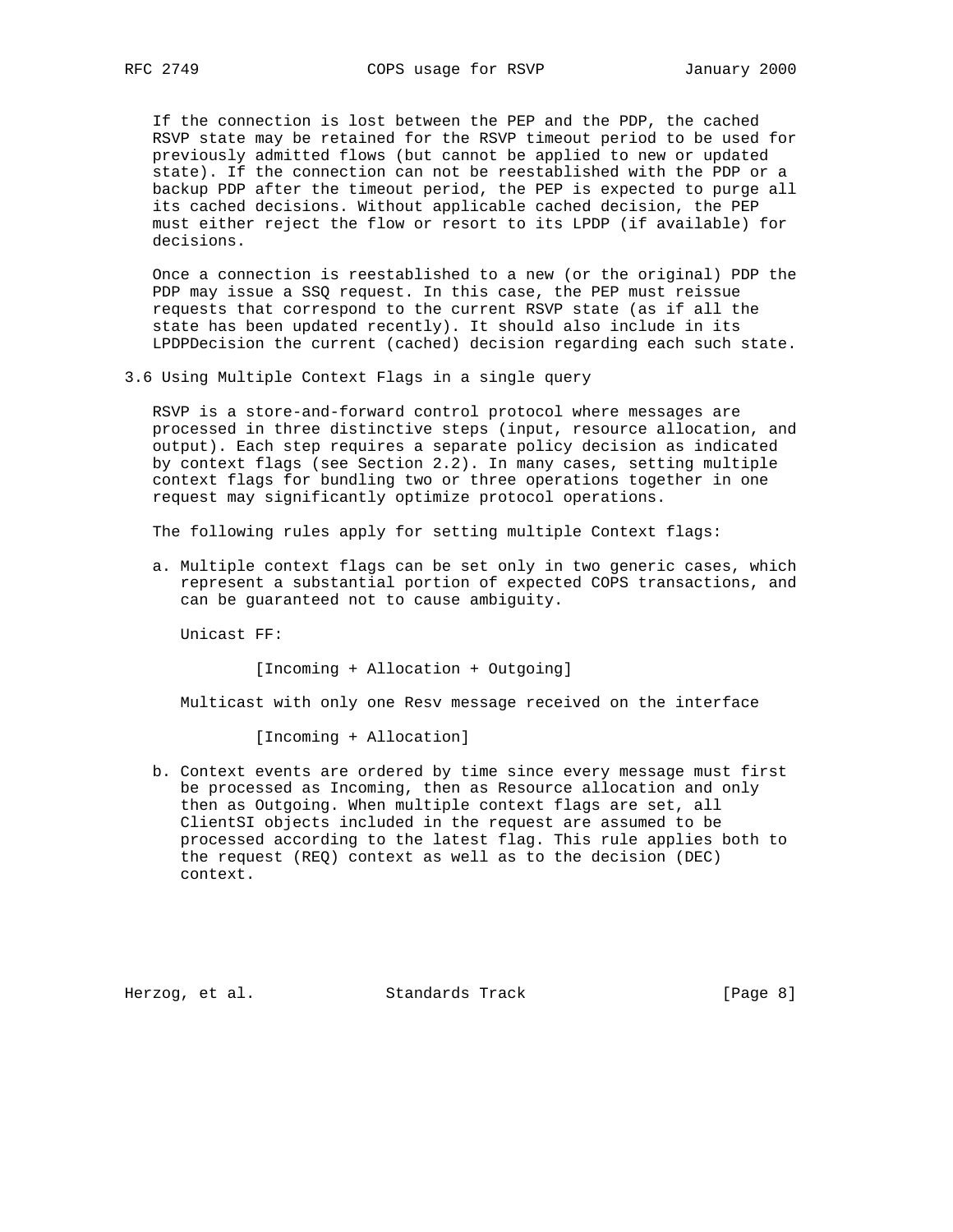For example, when combining Incoming + Allocation for an incoming Resv message, the flowspec included in the ClientSI would be the one corresponding to the Resource-Allocation context (TC).

- c. Each decision is bound to a context object, which determines which portion of the request context it applies to. When individual decisions apply to different sub-groups of the context, the PDP should send each group of decision objects encapsulated by the context flags object with the context flags applicable to these objects set (see the examples in Section 5).
- 3.7 RSVP Error Reporting

 RSVP uses the ERROR\_SPEC object in PathErr and ResvErr messages to report policy errors. While the contents of the ERROR\_SPEC object are defined in [RSVP,RSVP-EXT], the PDP is in the best position to provide its contents (sub-codes). This is performed in the following manner: First, the PEP (RSVP) queries the PDP before sending a PathErr or ResvErr, and then the PDP returns the constructed ERROR\_SPEC in the Replacement Data Decision Object.

4 Security Considerations

 This document relies on COPS for its signaling and its security. Please refer to section "Security Considerations" in [COPS].

 Security for RSVP messages is provided by inter-router MD5 authentication [MD5], assuming a chain-of-trust model. A likely deployment scenario calls for PEPs to be deployed only at the network edge (boundary nodes) while the core of the network (backbone) consists of PIN nodes. In this scenario MD5 trust (authentication) is established between boundary (non-neighboring) PEPs. Such trust can be achieved through internal signing (integrity) of the Policy Data object itself, which is left unmodified as it passes through PIN nodes (see [RSVP-EXT]).

5 Illustrative Examples, Using COPS for RSVP

This section details both typical unicast and multicast scenarios.

5.1 Unicast Flow Example

 This section details the steps in using COPS for controlling a Unicast RSVP flow. It details the contents of the COPS messages with respect to Figure 1.

Herzog, et al. Standards Track [Page 9]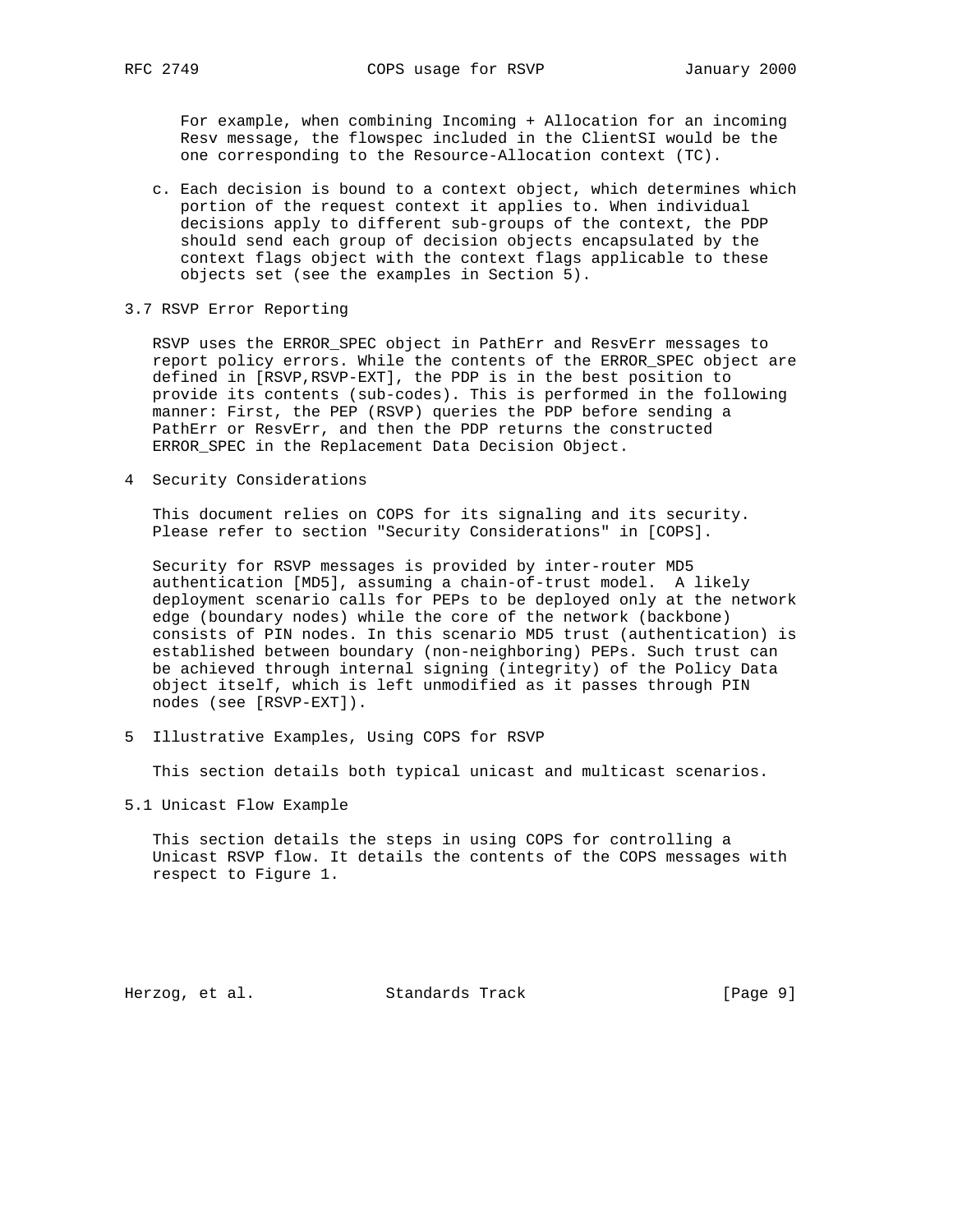

Figure 1: Unicast Example: a single PEP view

 The PEP router has two interfaces (if1, if2). Sender S1 sends to receiver R1.

A Path message arrives from S1:

 PEP --> PDP REQ := <Handle A> <Context: in & out, Path> <In-Interface if2> <Out-Interface if1> <ClientSI: all objects in Path message>

PDP --> PEP DEC := <Handle A> <Context: in & out, Path> <Decision: Command, Install>

A Resv message arrives from R1:

 PEP --> PDP REQ := <Handle B> <Context: in & allocation & out, Resv> <In-Interface if1> <Out-Interface if2> <ClientSI: all objects in Resv message>

 PDP --> PEP DEC := <Handle B> <Context: in, Resv> <Decision: command, Install> <Context: allocation, Resv> <Decision: command, Install> <Decision: Stateless, Priority=7> <Context: out, Resv> <Decision: command, Install> <Decision: replacement, POLICY-DATA1> PEP --> PDP RPT := <Handle B>

<Report type: commit>

 Notice that the Decision was split because of the need to specify different decision objects for different context flags.

Herzog, et al. Standards Track [Page 10]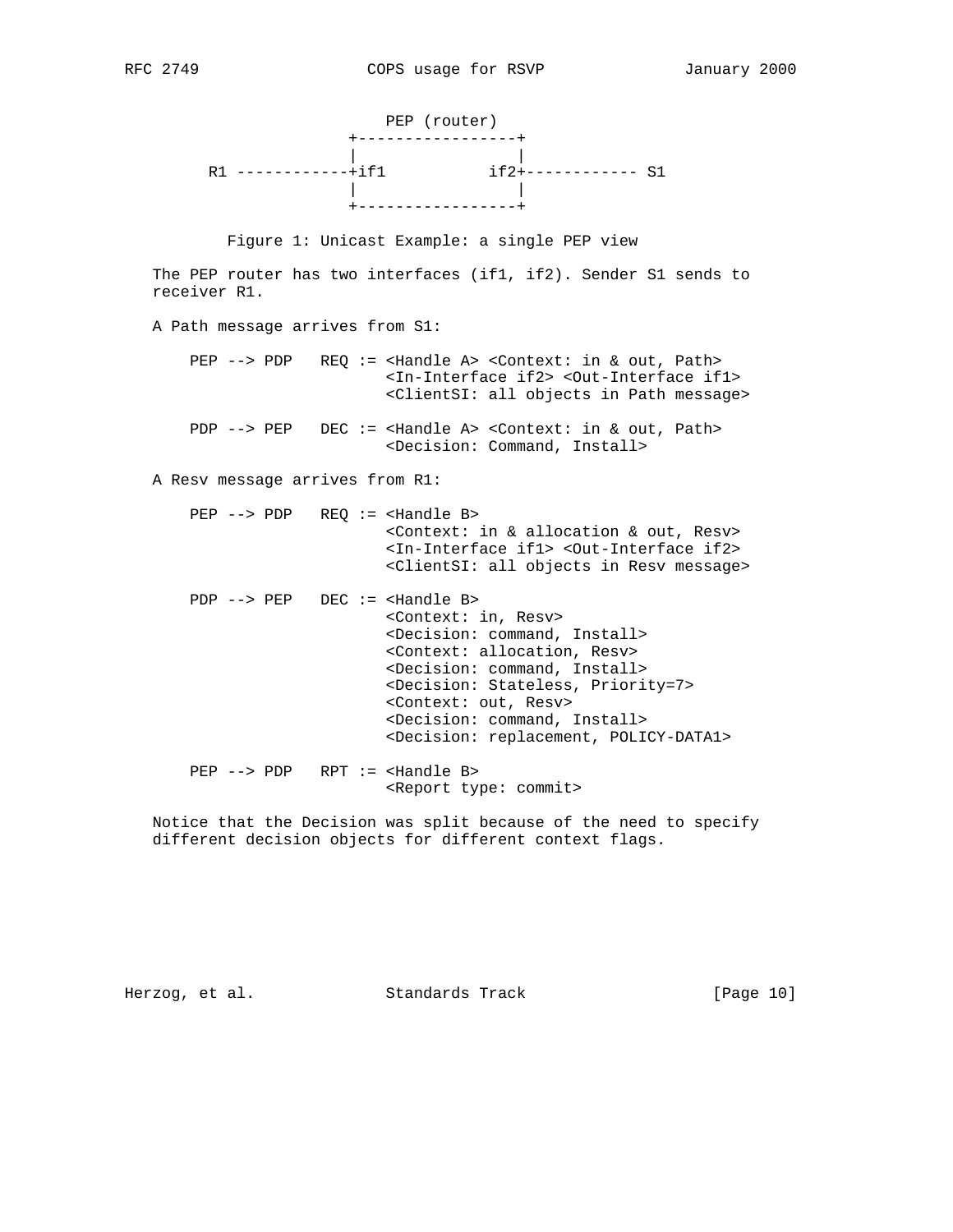Time Passes, the PDP changes its decision: PDP --> PEP DEC := <Handle B> <Context: allocation, Resv> <Decision: command, Install> <Decision: Stateless, Priority=3> Because the priority is too low, the PEP preempts the flow: PEP --> PDP DRQ := <Handle B> <Reason Code: Preempted> Time Passes, the sender S1 ceases to send Path messages: PEP --> PDP DRQ := <Handle A> <Reason: Timeout>

5.2 Shared Multicast Flows

 This section details the steps in using COPS for controlling a multicast RSVP flow. It details the contents of the COPS messages with respect to Figure 2.



Figure 2: Multicast example: a single PEP view

 Figure 2 shows an RSVP PEP (router) which has two senders (S1, S2) and three receivers (R1, R2, R3) for the same multicast session. Interface if2 is connected to a shared media. In this example, we assume that the multicast membership is already in place. No previous RSVP messages were received, and the first to arrive is a Path message on interface if3 from sender S1:

 PEP --> PDP REQ := <Handle A> <Context: in, Path> <In-interface if3> <ClientSI: all objects in incoming Path>

Herzog, et al. Standards Track [Page 11]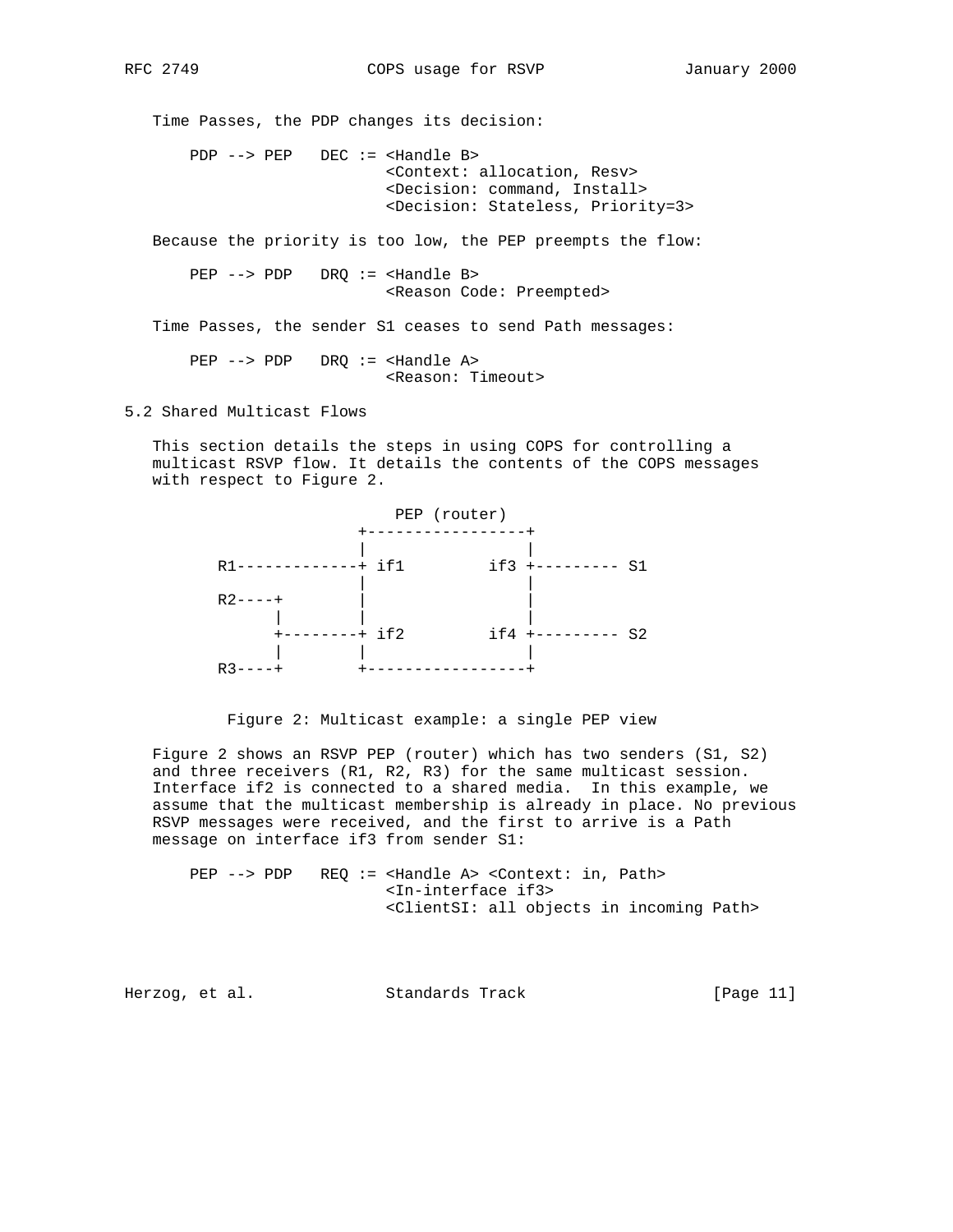PDP --> PEP DEC := <Handle A> <Context: in, Path> <Decision: command, Install>

 The PEP consults its forwarding table, and finds two outgoing interface for the path (if1, if2). The exchange below is for interface if1, another exchange would likewise be completed for if2 using the new handle B2.

 PEP --> PDP REQ := <Handle B1> <Context: out, Path> <Out-interface if1> <clientSI: all objects in outgoing Path>

 PDP --> PEP DEC := <Handle B1> <Context: out, Path> <Decision: command, Install> <Decision: Replacement, POLICY-DATA1>

 Here, the PDP decided to allow the forwarding of the Path message and provided the appropriate policy-data object for interface if1.

Next, a WF Resv message from receiver R2 arrives on interface if2.

 PEP --> PDP REQ := <Handle C> <Context: in & allocation, Resv> <In-interface if2> <ClientSI: all objects in Resv message including RSpec1 >

 PDP --> PEP DEC := <Handle C> <Context: in, Resv> <Decision: command, Install> <Context: allocation, Resv> <Decision: command, Install> <Decision: Stateless, priority=5>

PEP --> PDP RPT := <handle C> <Commit>

 Here, the PDP approves the reservation and assigned it preemption priority of 5. The PEP responded with a commit report.

The PEP needs to forward the Resv message upstream toward S1:

PEP --> PDP REQ := <Handle E> <Context: out, Resv> <out-interface if3> <Client info: all objects in outgoing Resv>

Herzog, et al. Standards Track [Page 12]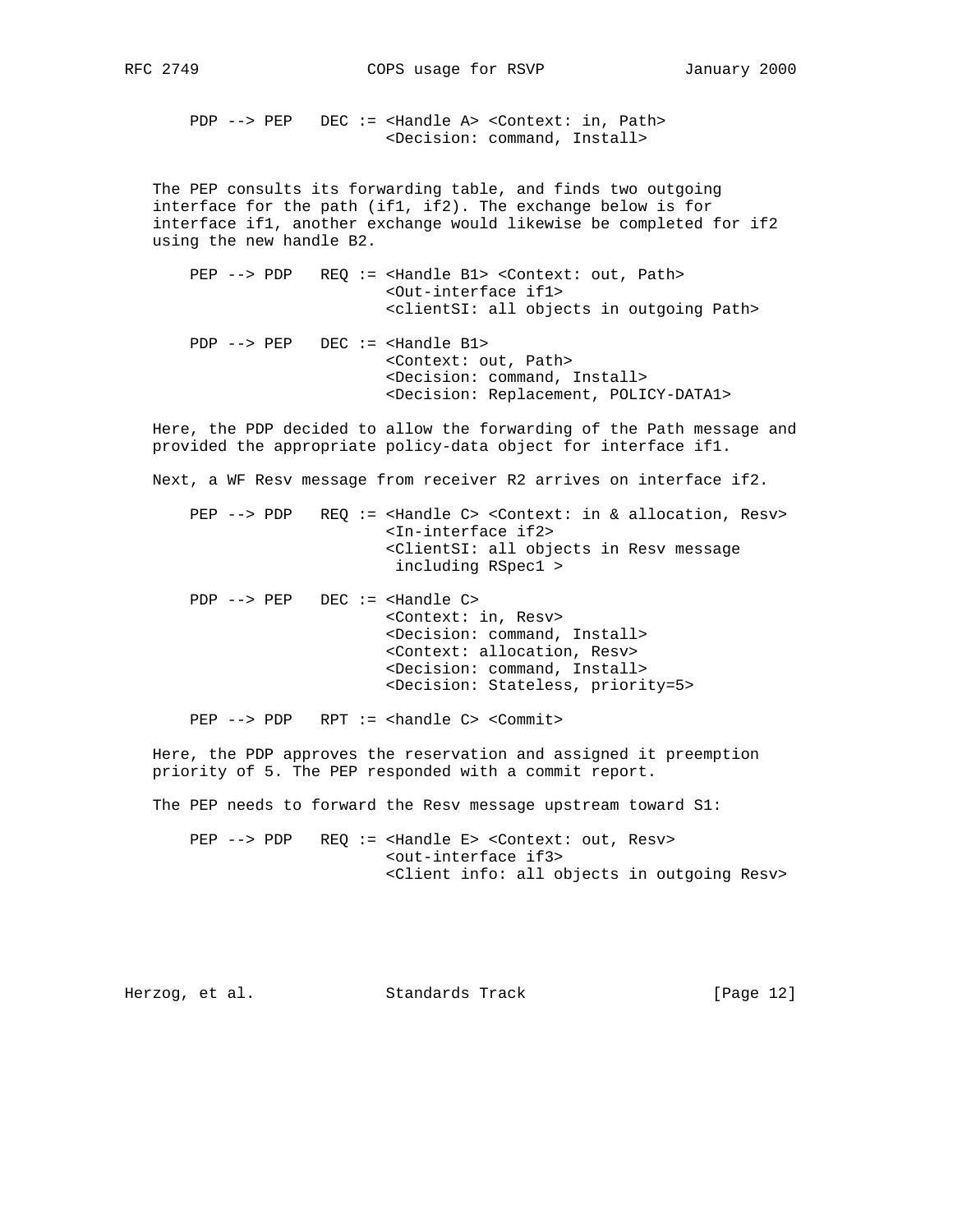PDP --> PEP DEC := <Handle E> <Context: out, Resv> <Decision: command, Install> <Decision: replacement, POLICY-DATA2>

 Note: The Context object is part of this DEC message even though it may look redundant since the REQ specified only one context flag.

 Next, a new WF Resv message from receiver R3 arrives on interface if2 with a higher RSpec (Rspec2). Given two reservations arrived on if2, it cannot perform a request with multiple context flags, and must issue them separately.

 The PEP re-issues an updated handle C REQ with a new context object <Context: in , Resv>, and receives a DEC for handle C.

PEP --> PDP REQ := <Handle F> <Context: in, Resv> <In-interface if2> <ClientSI: all objects in Resv message including RSpec2 >

PDP --> PEP DEC := <Handle F> <Context: in, Resv> <Decision: command, Install>

 PEP --> PDP REQ := <Handle G> <Context: allocation, Resv> <In-interface if2> <ClientSI: all objects in merged Resv including RSpec2 >

 PDP --> PEP DEC := <Handle G> <Context: allocation, Resv> <Decision: command, Install> <Decision: Stateless, Priority=5>

PEP --> PDP RPT := <handle G> <Commit>

 Given the change in incoming reservations, the PEP needs to forward a new outgoing Resv message upstream toward S1. This repeats exactly the previous interaction of Handle E, except that the ClientSI objects now reflect the merging of two reservations.

 If an ResvErr arrives from S1, the PEP maps it to R3 only (because it has a higher flowspec: Rspec2) the following takes place:

 PEP --> PDP REQ := <Handle H> <Context: in, ResvErr> <In-interface if3> <ClientSI: all objects in incoming ResvErr>

Herzog, et al. Standards Track [Page 13]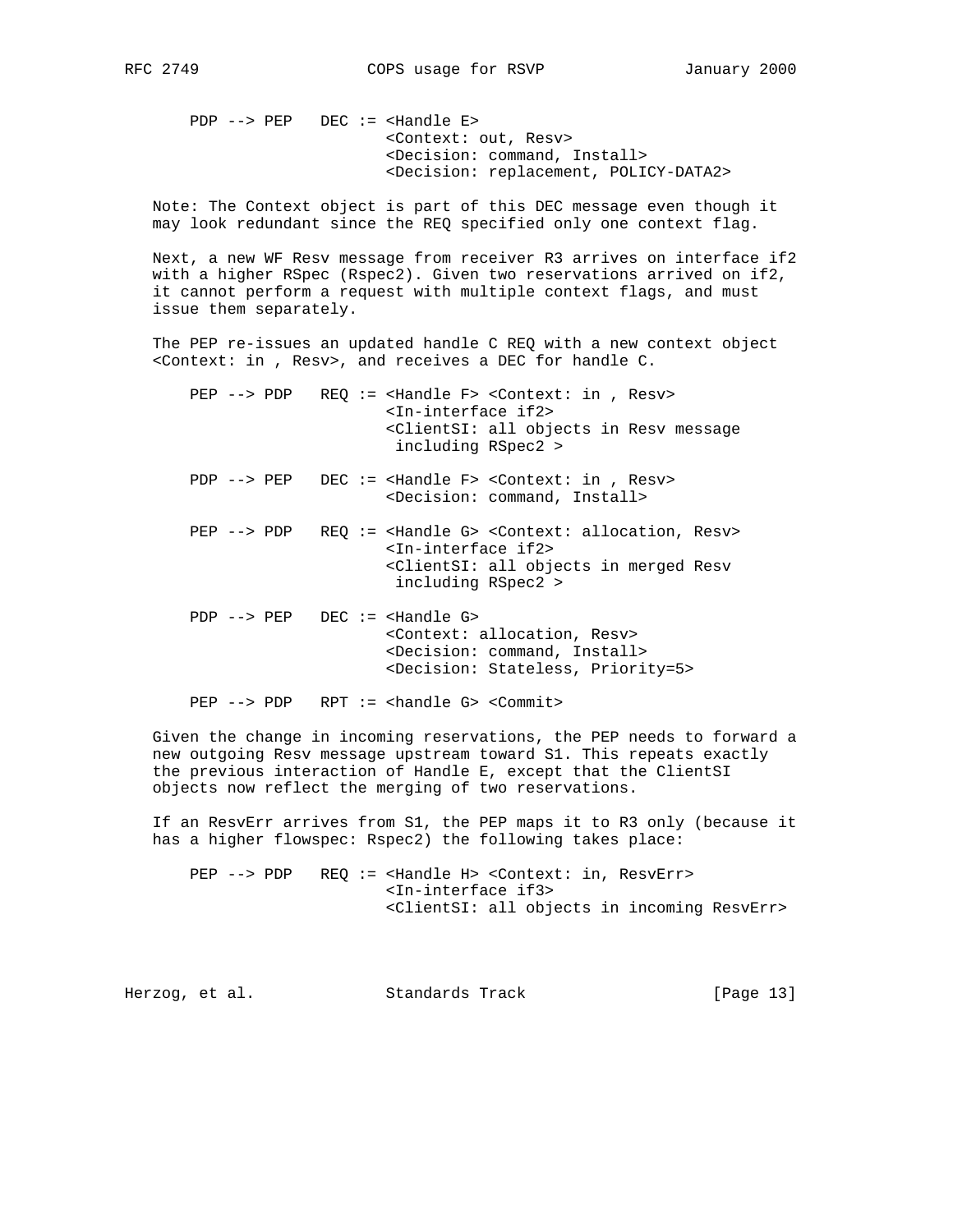PDP --> PEP DEC := <Handle H> <Context: in, ResvErr> <Decision: command, Install> PEP --> PDP REQ := <Handle I> <Context: out, ResvErr> <Out-interface if2> <ClientSI: all objects in outgoing ResvErr> PDP --> PEP DEC := <Handle I> <Context: out, ResvErr> <Decision: command, Install>

<Decision: Replacement, POLICY-DATA3>

 When S2 joins the session by sending a Path message, incoming and outgoing Path requests are issued for the new Path. A new outgoing Resv request would be sent to S2.

## 6 References

- [RSVP-EXT] Herzog, S., "RSVP Extensions for Policy Control", RFC 2750, January 2000.
- [RAP] Yavatkar, R., Pendarakis, D. and R. Guerin, "A Framework for Policy Based Admission Control", RFC 2753, January 2000.
- [COPS] Boyle, J., Cohen, R., Durham, D., Herzog, S., Raja, R. and A. Sastry, "The COPS (Common Open Policy Service) Protocol", RFC 2748, January 2000.
- [RSVP] Braden, R., Zhang, L., Berson, S., Herzog, S. and S. Jamin, "Resource ReSerVation Protocol (RSVP) - Functional Specification", RFC 2205, September 1997.

Herzog, et al. Standards Track [Page 14]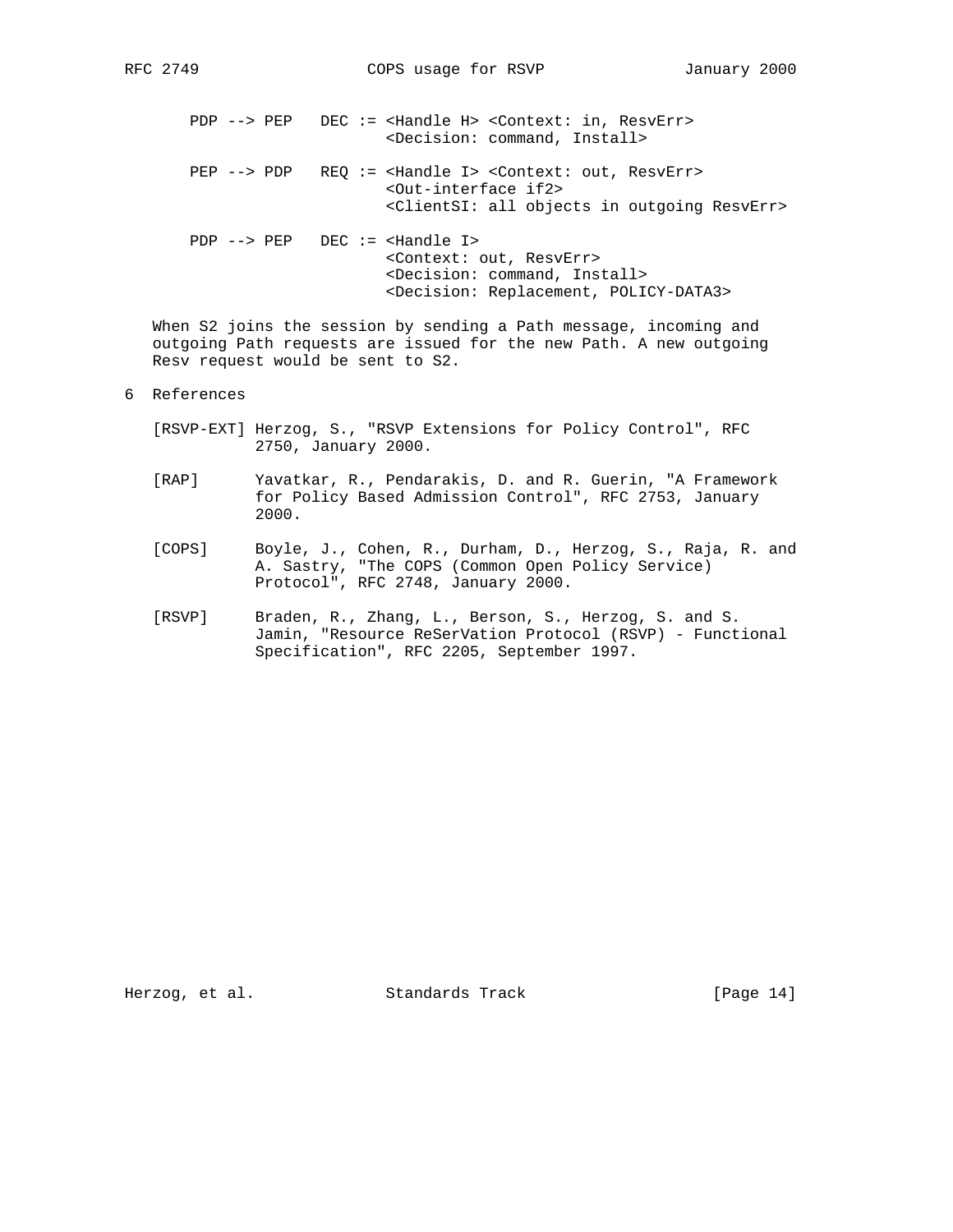7 Author Information and Acknowledgments

 Special thanks to Andrew Smith and Timothy O'Malley our WG Chairs, Fred Baker, Laura Cunningham, Russell Fenger, Roch Guerin, Ping Pan, and Raj Yavatkar, for their valuable contributions.

 Jim Boyle Level 3 Communications 1025 Eldorado Boulevard Broomfield, CO 80021

 Phone: 720.888.1192 EMail: jboyle@Level3.net

 Ron Cohen CISCO Systems 4 Maskit St. Herzeliya Pituach 46766 Israel

 Phone: 972.9.9700064 EMail: ronc@cisco.com

 David Durham Intel 2111 NE 25th Avenue Hillsboro, OR 97124

 Phone: 503.264.6232 EMail: David.Durham@intel.com

 Raju Rajan AT&T Labs Research 180 Park Ave., P.O. Box 971 Florham Park, NJ 07932

 Phone: 973.360.7229 EMail: raju@research.att.com

Herzog, et al. Standards Track [Page 15]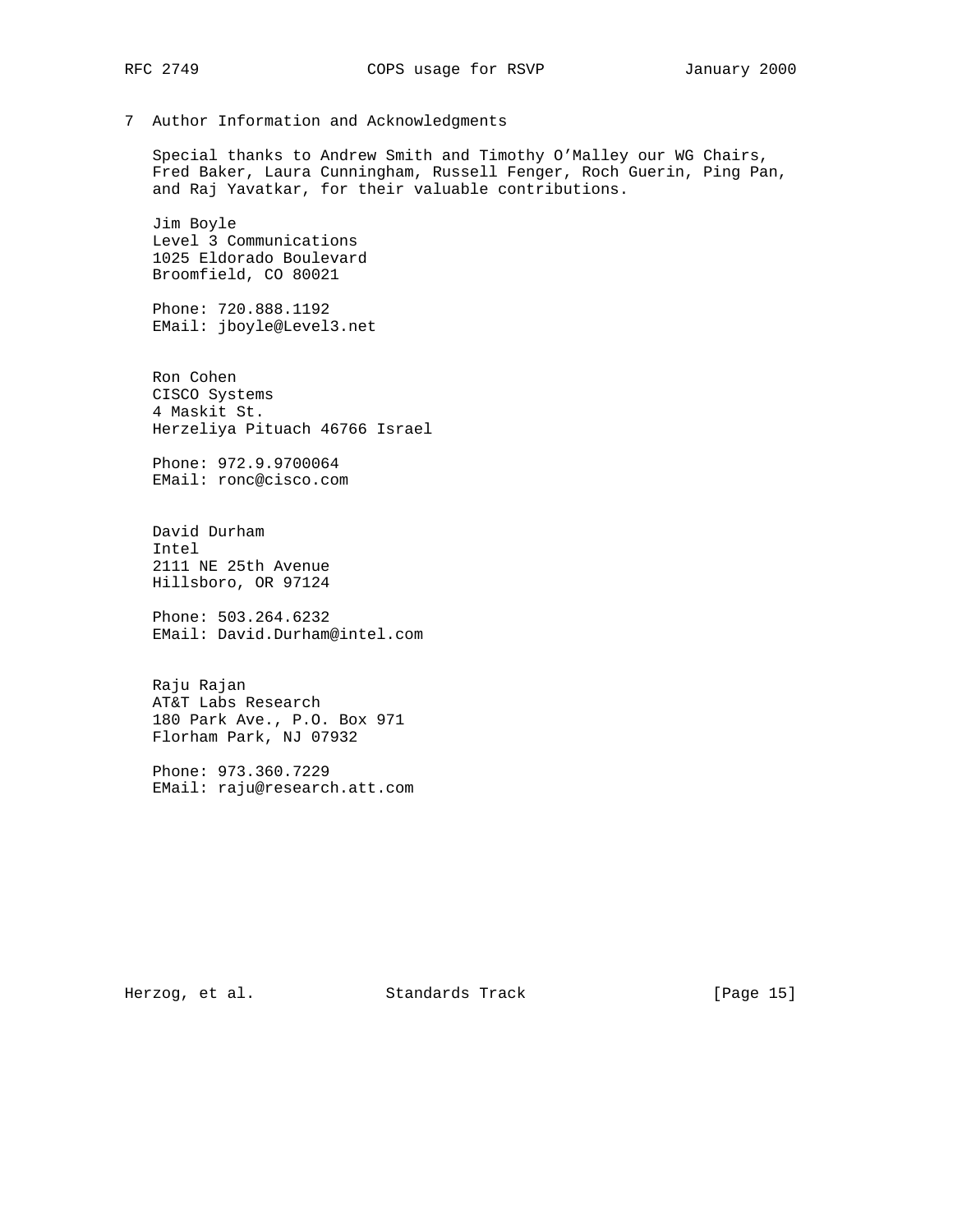Shai Herzog IPHighway, Inc. 55 New York Avenue Framingham, MA 01701

 Phone: 508.620.1141 EMail: herzog@iphighway.com

 Arun Sastry Cisco Systems 4 The Square Stockley Park Uxbridge, Middlesex UB11 1BN UK

 Phone: +44-208-756-8693 EMail: asastry@cisco.com

Herzog, et al. Standards Track [Page 16]